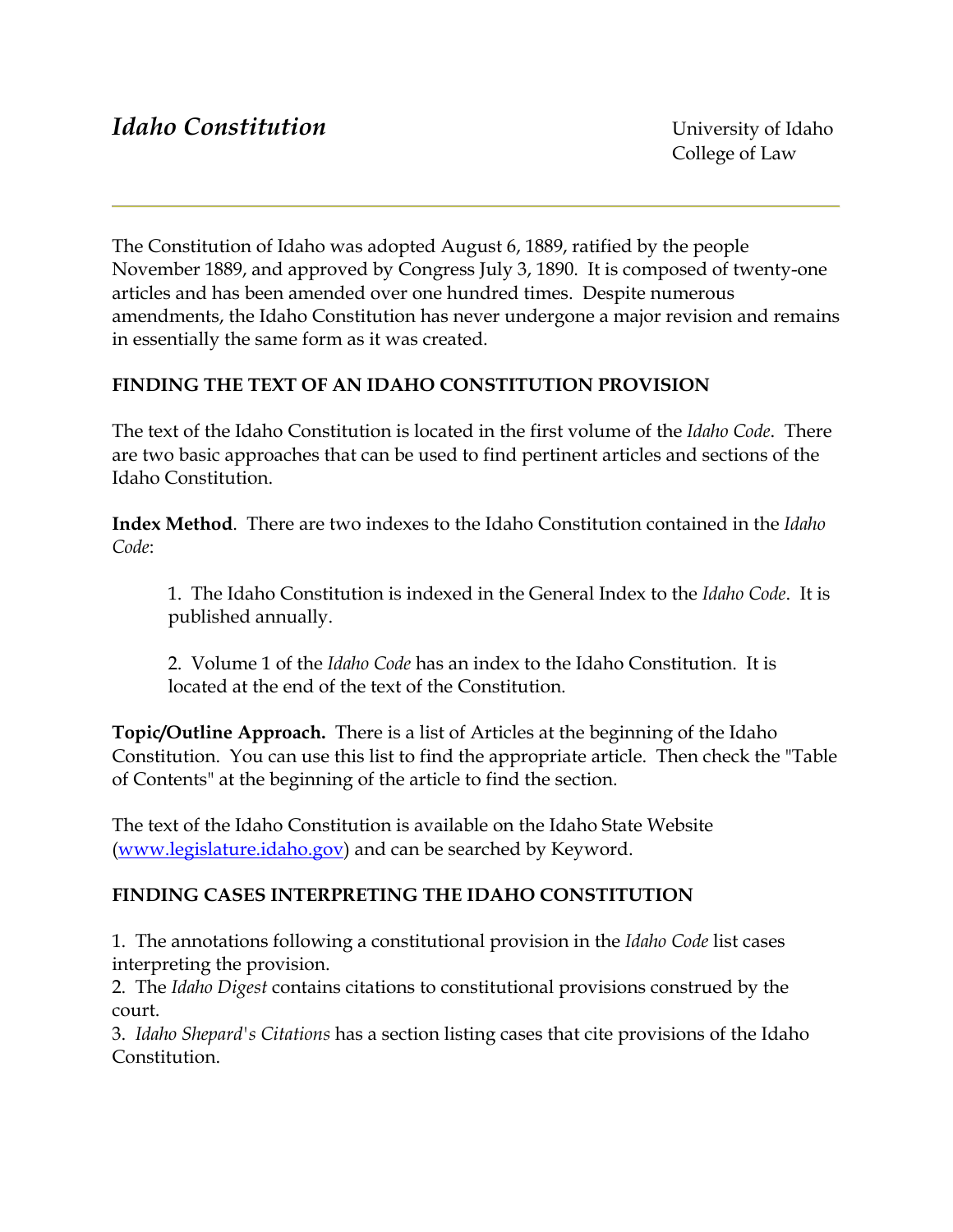# **FINDING ORIGINAL AND SECONDARY HISTORICAL MATERIALS**

1. The "Compiler's Notes" which follow the provisions of the Idaho Code reference prior versions.

2. *Proceedings and Debates of the Constitutional Convention of Idaho, 1889*. This is a transcript of the daily proceedings and debates that led to the creation of the Idaho Constitution. Reserve KFI401.1889 2 vol.

3. Blanchard, Tom, *A Biographical Index to the Proceeding of the Idaho Constitutional Convention of 1889* contains a daily log of the subjects, roll call votes, session chairs and an index to the debaters. Reserve KFI401.A29

4. Colson, Dennis, *Idaho's Constitution: the Tie That Binds* describes and interprets the proceedings and debates of the Constitutional Convention. Reserve KFI401.1890.A6.C65 1991

5. Crowley, Donald, the *Idaho State Constitution, a Reference Guide*. Reserve KFI401.1890.A6.C76 1994

6. Hall, Kermit, *Comprehensive Bibliography of American Constitutional and Legal History*. Reference KF4541.H43.

7. Swindler, William, *Sources and Documents of United States Constitutions.* Collects primary materials on state constitutions with bibliographies. KF4530.S94.

8. The *Idaho Law Review* often contains articles on the Idaho Constitution.

# **FINDING SIMILAR PROVISIONS IN OTHER STATE CONSTITUTIONS**

To compare provisions in the Idaho Constitution with provisions in other state constitutions, the following sources may be helpful:

*Idaho Code*. Comparable provisions may be listed in the notes following the text of the Idaho article or section.

*Constitutions of the United States: National and State* contains the current text of the constitutions of all fifty states. Reference KF4530.C6

*Index Digest of the State Constitutions* indexes the earlier editions of the Constitutions of the States. It has not been updated since 1971 but is still useful for historical research. Several subject indexes including a "Fundamental Liberties and Rights" have been published in recent years. Shelved at KF4530.C63